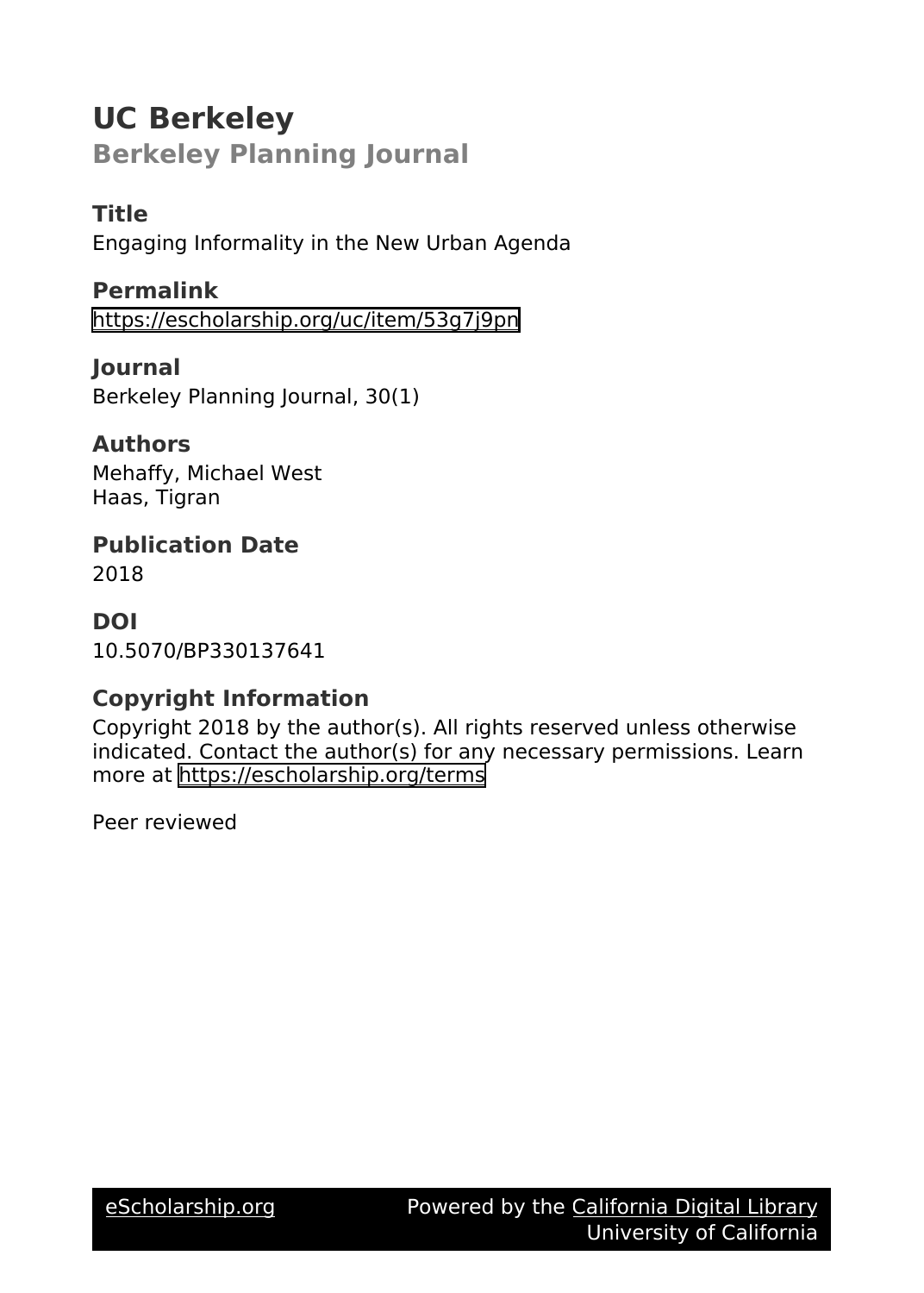# **Informality in the New Urban Agenda: A "New Paradigm?"**

**MICHAEL WEST MEHAFFY AND TIGRAN HAAS**

# **Abstract**

*The New Urban Agenda, the outcome document of the United Nations Habitat III conference*  in 2016, was adopted by consensus by all 193 member states of the United Nations. The *Habitat III leadership has proclaimed that the document represents a "new paradigm" in urban planning, reversing the "over-determined" model of 20th century Western-dominated planning, and embracing more locally-determined forms of informality. This paper examines the intellectual history of the document, and compares it to its antecedents, thereby evaluating the claim that it represents a new paradigm. The conclusion assesses implications for future planning practice, particularly as we confront an age of rapid urbanization in many parts of the globe.*

Keywords: Informality, Self-organization, Social Production, New Urban Agenda, Charter of Athens

### **Introduction**

In October 2016, the third United Nations Conference on Housing and Sustainable Urban Development—more commonly known as "Habitat III"—was held in Quito, Ecuador. Its outcome document, the "New Urban Agenda," outlined a new framework agreement for urbanization policy and practice over the next two decades (United Nations 2017). In December of that year, all 193 UN member states adopted by consensus the New Urban Agenda, thereby implicitly agreeing (though without any binding requirements) to adopt its policies on urban development.

The New Urban Agenda comes at a time of unprecedented rapid urbanization in many parts of the world, especially the Global South (UN-DESA 2018). At the same time, there is an increased recognition of the "informal" aspects of global urban development, including informal settlements (discussed sixteen times in the document) as well as informal economies (discussed four times in the document). Claims have also been made by prominent contributors to the Habitat III process, as discussed further below, that the document represents a "paradigm shift" away from Western-dominated models of "over-determined" urbanism and "towards a more open, malleable, and incremental urbanism that recognizes the role of space and place—and how they are shaped by planning and design—in making cities more equitable" (Clos et al. 2018, 3).

This paper examines what the New Urban Agenda reveals about the current state of discourse on urban informality, and the degree to which this new international pol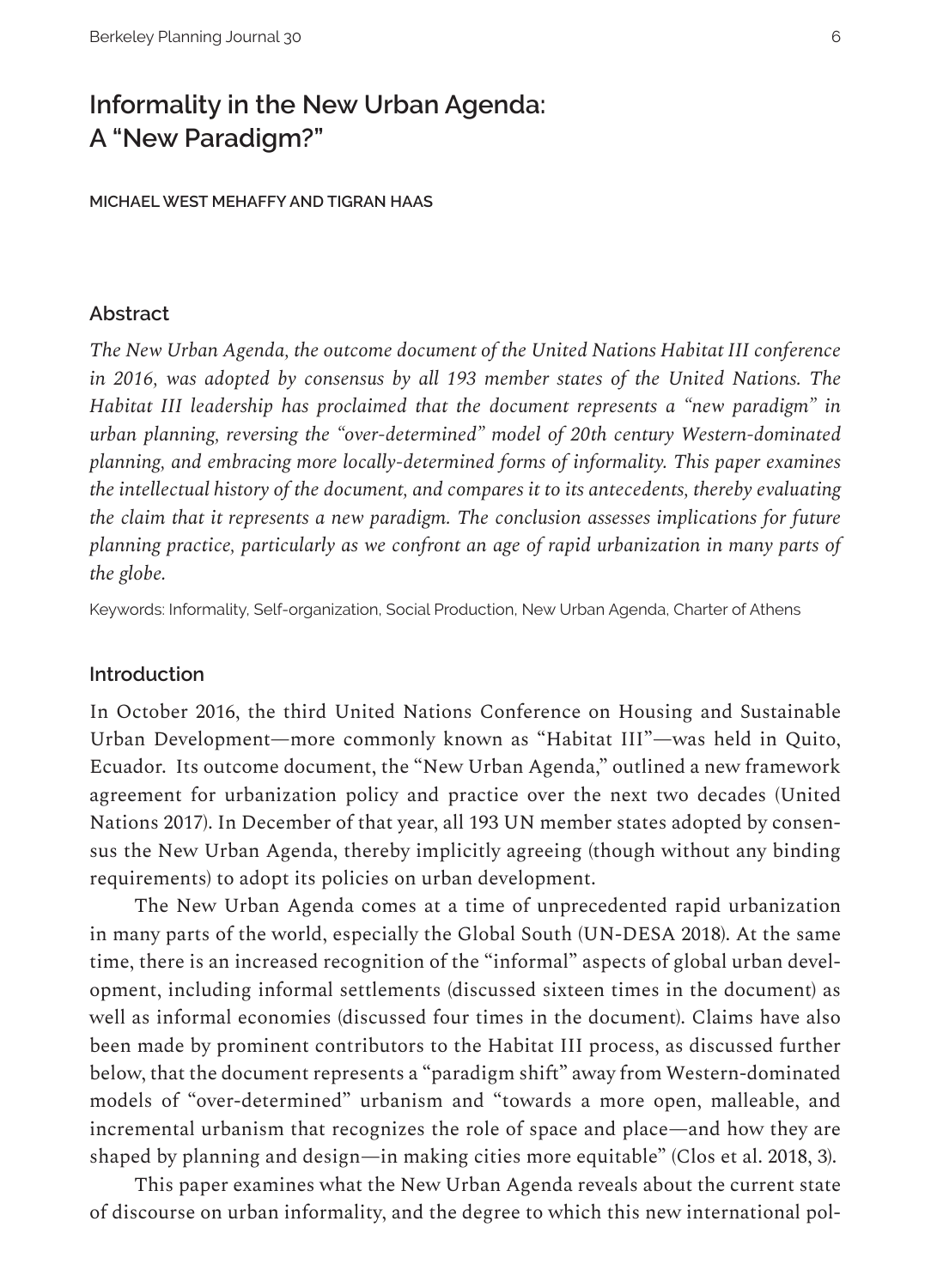icy agreement reflects a historic change in direction for urban development policy—a "new paradigm"—as claimed. The conclusion assesses the implications for planning for the future, and the challenges remaining to implement the goals and policies of the New Urban Agenda.

### **Intellectual Antecedents of the New Urban Agenda**

The New Urban Agenda was developed over a multi-year process involving a complex progression of events, issue papers, engagement activities, and online dialogues between governments, civil society and other stakeholder groups (Habitat3.org 2016). A series of "preparatory committees" met to draft portions of the document, and these were debated and amended by member states and other stakeholders.

The intellectual content of the Agenda's language, however, was contributed through a series of conferences and related issue papers. One of these kinds of events was known as an "Urban Thinkers Campus." A representative Urban Thinkers Campus was organized as a partnership among UN-Habitat, Project for Public Spaces, and Ax:son Johnson Foundation, and held in Stockholm, Sweden in 2015. This partnership, known as the "Future of Places," was a multi-stakeholder initiative that brought together over 500 organizations and more than 1500 individuals from around the world, including significant representation from the Global South (UN-Habitat 2015).

Two of the participants at the Future of Places conference were the sociologists Richard Sennett and Saskia Sassen. They are co-authors of the book, *Toward an Open City: The Quito Papers and the New Urban Agenda* (2017), which offers a detailed exposition of the thinking behind the New Urban Agenda. Additional co-authors include Joan Clos, secretary general of Habitat III, and Ricky Burdett, professor of Urban Studies at the London School of Economics. Also participating in the conference was Maimunah Mohd Sharif, then mayor of Penang Island, Malaysia and later the successor to Joan Clos as executive director of UN-Habitat. The interaction between Sennett, Sassen, and other prominent figures in this conference provides an indication of at least one influential strain of the intellectual content of the New Urban Agenda (Future of Places 2016).

In turn, Sennett, Sassen, and the others drew on more recent intellectual influences in the later 20th Century, including criticisms of Western-led global development trends and their consequences (Sassen 2014). The conference also featured extensive discussion of growing challenges for the Global South, including rapid urbanization, informal settlements, loss of affordability and homelessness, gentrification, displacement, and challenges to the "right to the city" (Future of Places 2016).

For his part, Sennett argued that "we need to apply ideas about open systems currently animating the sciences to animate our understanding of the city" (Sennett 2018a). His "open city" drew on ideas of informal interaction described much earlier by Jane Jacobs (1961) in her powerful critique of the early 20th century architect Le Corbusier's conception of cities. "Against the over-determined vision of Le Corbusier,"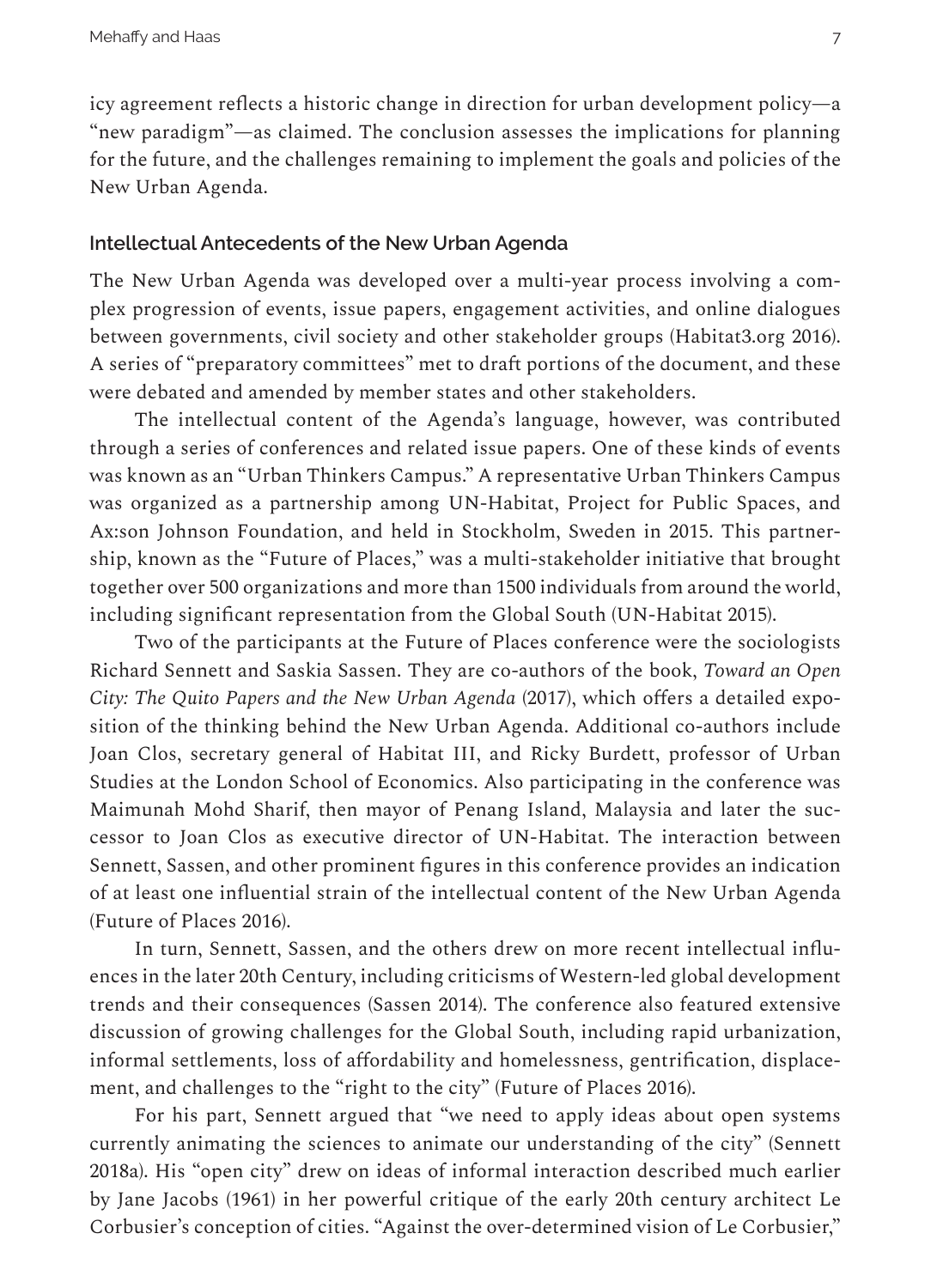wrote Sennett, "Jacobs argued that places should become both dense and diverse, either in the form of dense streets or packed squares; such physical conditions can prompt the unexpected encounter, the chance discovery, the innovation which is the genius loci of cities" (Sennett 2018, 7).

Soon after Jacobs, the architect and design theorist Christopher Alexander—also discussed by Sennett—articulated a specific design problem: the tendency to organize designs into neatly ordered hierarchical structures, or mathematical "trees." A city is not a "tree," as Alexander argued in a famous 1965 paper with the same title. It is, rather, a web-network of overlapping and ambiguous relationships. This is not a weakness, Alexander wrote, but a critical strength of cities:

It must be emphasized, lest the orderly mind shrink in horror from anything that is not clearly articulated and categorized in tree form, that the idea of overlap, ambiguity, multiplicity of aspect and the semi-lattice are not less orderly than the rigid tree, but more so. They represent a thicker, tougher, more subtle and more complex view of structure. (2015, 16)

Alexander's paper critiqued a number of mid-century global developments and their dramatic failures, including sites in Chandigarh, India and Brasilia, Brazil. He traced their failure to become vital urban places to their failure to generate "multiplicity of aspect," ambiguity and complexity. The "tree city" was a rigid top-down imposition by planners, notably Western planners, on the life and complexity of real places, with devastating results.

In his focus on the implications for designers, Alexander's view seems more in sympathy with Sennett's than does Jacobs's. As Sennett said, "Urban design, as design, does not figure much in [Jacobs's] version of the open city; the art of design matters in mine" (Sennett 2018). This is not a laissez-faire conception of urbanization, then, but one of a different kind of design.

It is this focus on design and planning, as acts that must consciously engage informality, that is perhaps most striking within the New Urban Agenda. Design is not simply a matter of creating end states—the view that seems to be implied in the Charter of Athens—but rather, of creating the conditions under which urban structures may evolve in directions that are more preferred for their residents.

In this respect, Sennett is echoing the influential design theorist and polymath Herbert Simon, who famously described design as a process of "changing existing conditions into preferred ones" (Simon, 1988). This view of design is in stark contrast with the over-determined *tabula rasa* approach of the Charter of Athens.

Simon also pioneered describing the implications of the dawning age of complexity for design, notably in a famous paper on "The Architecture of Complexity" (Simon 1962). Like Alexander, he noted that the structures treated by design are *nearly*  decomposable hierarchies, but not necessarily so. Indeed, Simon saw clearly that the structures of the cybernetic age were "generative"—that is, they might proceed from a few simple rules that could produce considerable complexity as they interact within an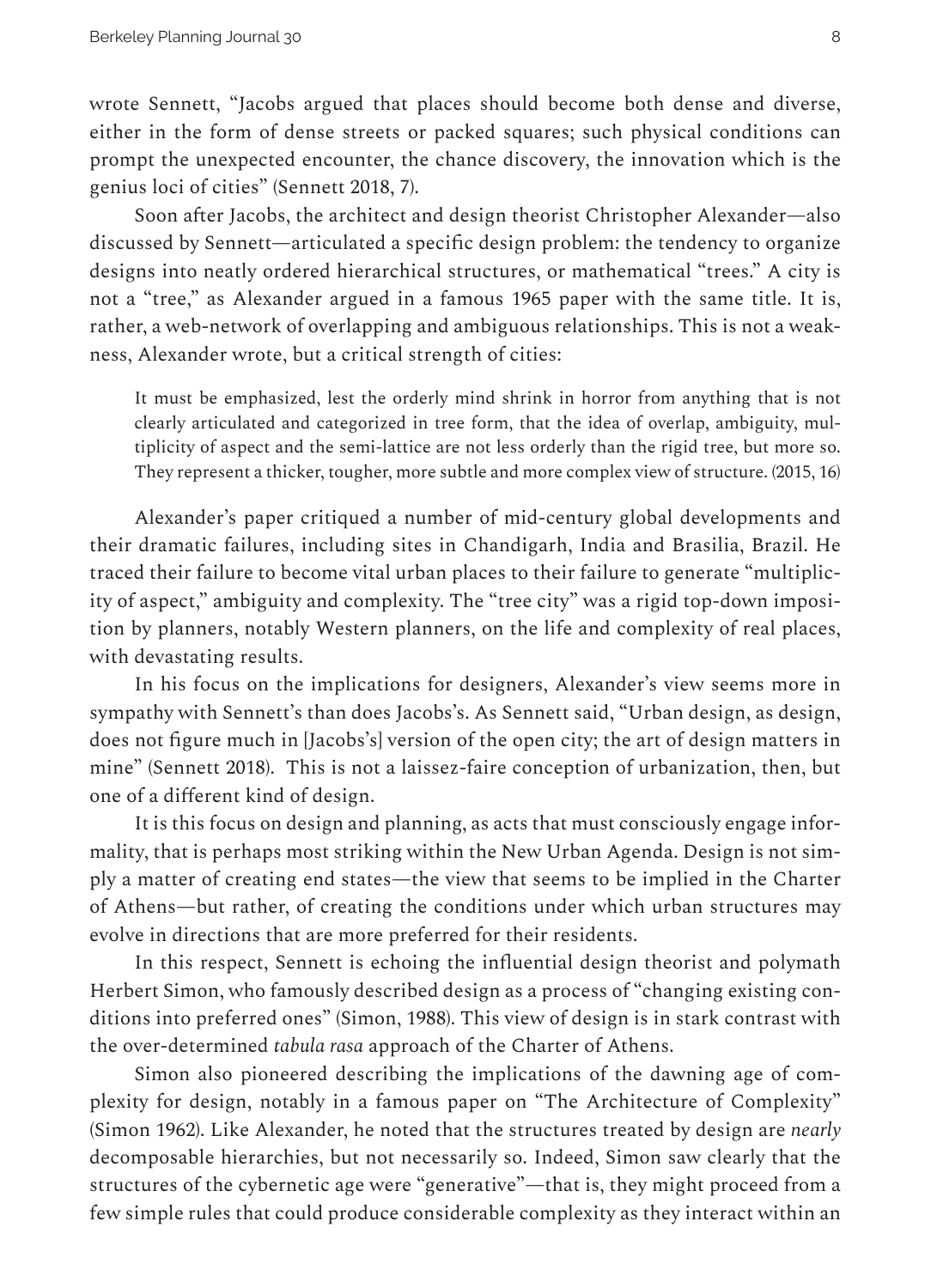environment over time. The same principle holds, he observed, for human beings: Our own complex behaviors result from complex interactions with our environments and with one another, notably in an urban setting.

Simon also cautioned against over-planning too far in advance. Human beings are unable to anticipate all of the conditions that will occur because they are limited by what he termed "bounded rationality." This term referred to what he called "important constraints arising from the limitations on the actor himself as an information processor"—that is, our inability to know in advance all of the complex variables that will interact and determine a result (ibid., 162). An obvious example is the inability to precisely predict, say, the weather at a particular time next week.

For designers, this implies that the "over-determined city" described by Sennett and the "tree city" described by Alexander must be avoided. What is needed instead is a kind of planning that is more iterative; one that is more able to adjust and change paths to make the necessary transformation toward preferred conditions possible. Moreover, this is a kind of planning that creates a supportive framework within which the preferred changes may, with careful transformation, develop over time.

Sennett may also be reflecting the acknowledged influence of sociologist Bruno Latour (2005), whose "actor network theory" sees a shifting web of relationships in urban settings, and not a rigid "determined" structure. There is also a strong echo of Henri Lefevbre's (1992) "social production of space" (also explicitly referenced in the New Urban Agenda) and "right to the city" (also echoed in the New Urban Agenda's call for "cities for all"). They and other late 20th century authors emphasize that the city is a dynamic and emergent co-creation of many actors, not a static creation by a small group of technical specialists.

# **Informality in the New Urban Agenda**

Clos et al. (2018) argue that the New Urban Agenda "challenges the value of anachronistic 'bottom-up vs top-down' models, so heavily rooted in western urbanism" (3). In particular, they call for "a more open, malleable and incremental urbanism" that is emergent, ambiguous, and co-produced by the residents of the city. In that sense, the authors are pointing to the essential role of *informality* as a core process of urbanization, as we discuss in more detail below. This informality should not be ignored or suppressed, but rather supported and coordinated with more formal actions, so as to produce Simon's "preferred conditions."

Within the academic literature on urbanism today, the term "informality" is used in a number of related but distinct, and therefore potentially confusing, ways. In urban sociology literature, informality is commonly used to describe urban structures that emerge (at least partially) without formal planning, such as favelas, slums, and other "unplanned" settlements; the term is also used to describe a variety of shadow, second, or covert economies (Misztal 1999; Hansen and Vaa 2004; Dupont et al. 2015; McFarlane and Waibel 2012).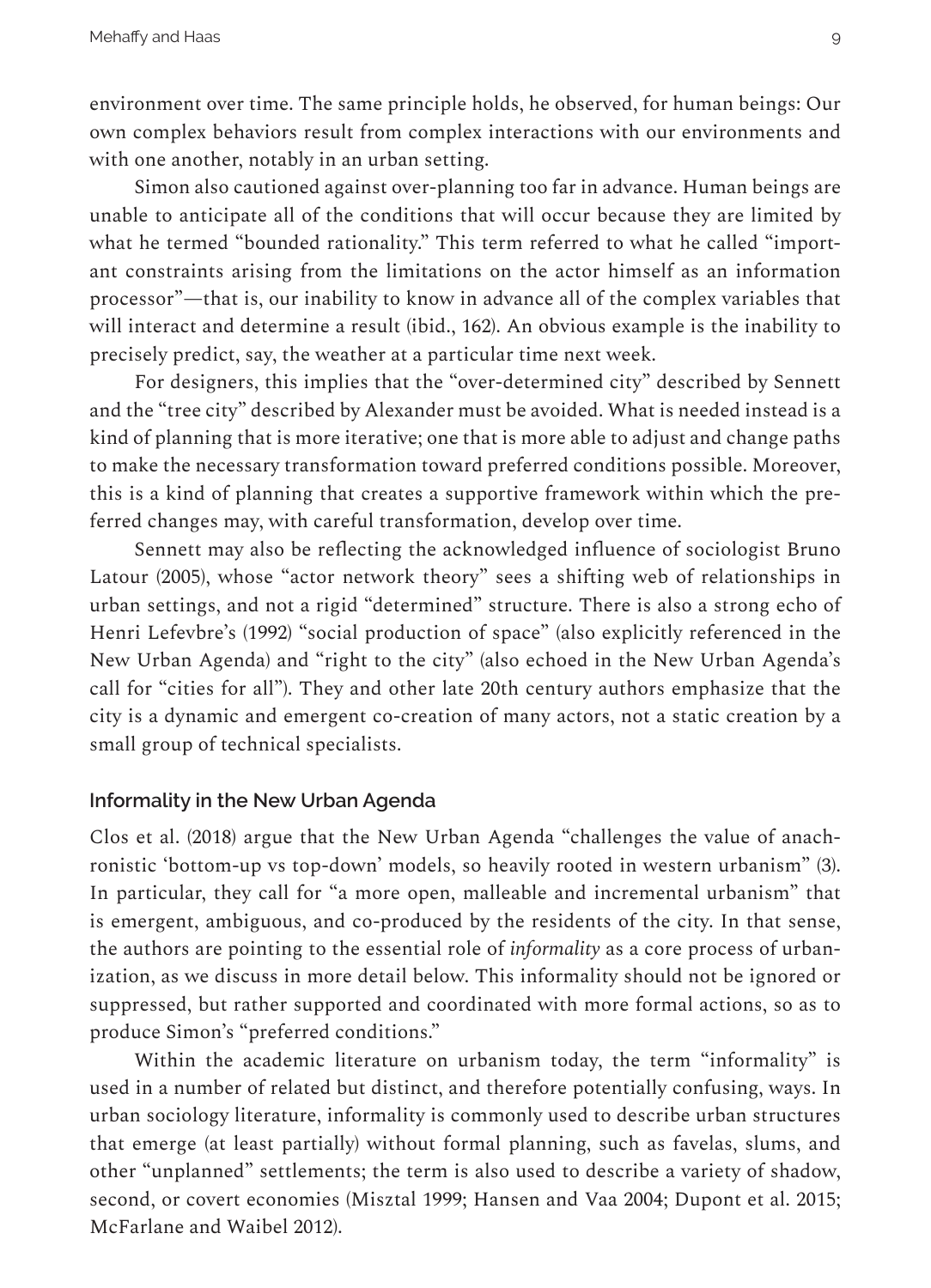Christiansen and Neuhold (2012) identify at least three separate usages of informality within the literature. First is the designation of the framework within which decisions are taken as being informal (institutions, organizations, networks); second is the identification of the process or procedure through which policies are made as being informal (politics, arrangements, activity); and, third is the classification of the outcome of any such process as being informal (rules, norms, influence).

Roy and AlSayyad offer new insights on the complexity of informal and formal interactions, particularly in the Global South, and the role of the state in creating constraints that shape informal activities (Roy and AlSayyad 2004; Roy 2009, 2011). Varley (2007, 2010) also describes the ambiguous "grey zones" that commonly accompany property formalization, and the role of states in setting the parameters of informality, specifically in the Global South. The notion of "grey zones" is particularly important to understanding the ambiguity and complexity of informal development and its interactions with more formal systems (Thomassen 2014, 2015; Knudsen and Frederiksen 2015).

Other authors have demonstrated the uniquely local (non-Western) variations of informality that have occurred in the Global South, including Simone and Pieterse's (2018) discussion of African and Asian urban contexts; Caldeira and Holston's (2007) examination of local democratic interventions within modernist (Western) planned projects in Brazil; and Caldeira's (2017) study of autoconstruction at the urban periphery in the Global South. These authors challenge the notion that all urbanization—including informal urbanization—proceeds logically from a Western-originated model, and they demonstrate the uniqueness and complexity of local responses.

Finally, Roy (2005) highlights how informality can be strategically used by planners to mitigate some of the vulnerabilities of the urban poor, and how this requires a recognition by planners of an implied "right to the city" as a form of distributive justice. Informal structures are shaped not only by local and emergent processes, but by a "mix of sovereignties" and a set of models and best practices not yet sufficiently critiqued for what has gone wrong.

This articulation of the concept of informality as a phenomenon that is intensely local, complex, and emergent echoes newer insights from the sciences about self-organization in natural systems also described by Alexander, Simon, and especially Jacobs. In Jacobs's landmark *The Death and Life of Great American Cities* (1961), she describes "the kind of problem a city is" as one of "organized complexity" in which informal and self-organizing processes are essential. She gives a lucid account of the then-dawning understanding of biological complexity in the sciences, and draws specific parallels to urbanism. She ends the book with this hopeful message: "Lively, diverse cities contain the seeds of their own regeneration, with energy enough to carry over for problems and needs outside themselves" (448).

This understanding of informality as self-organizing complexity—and especially as a city co-produced by its people—rings throughout Jacobs's book. At the end of the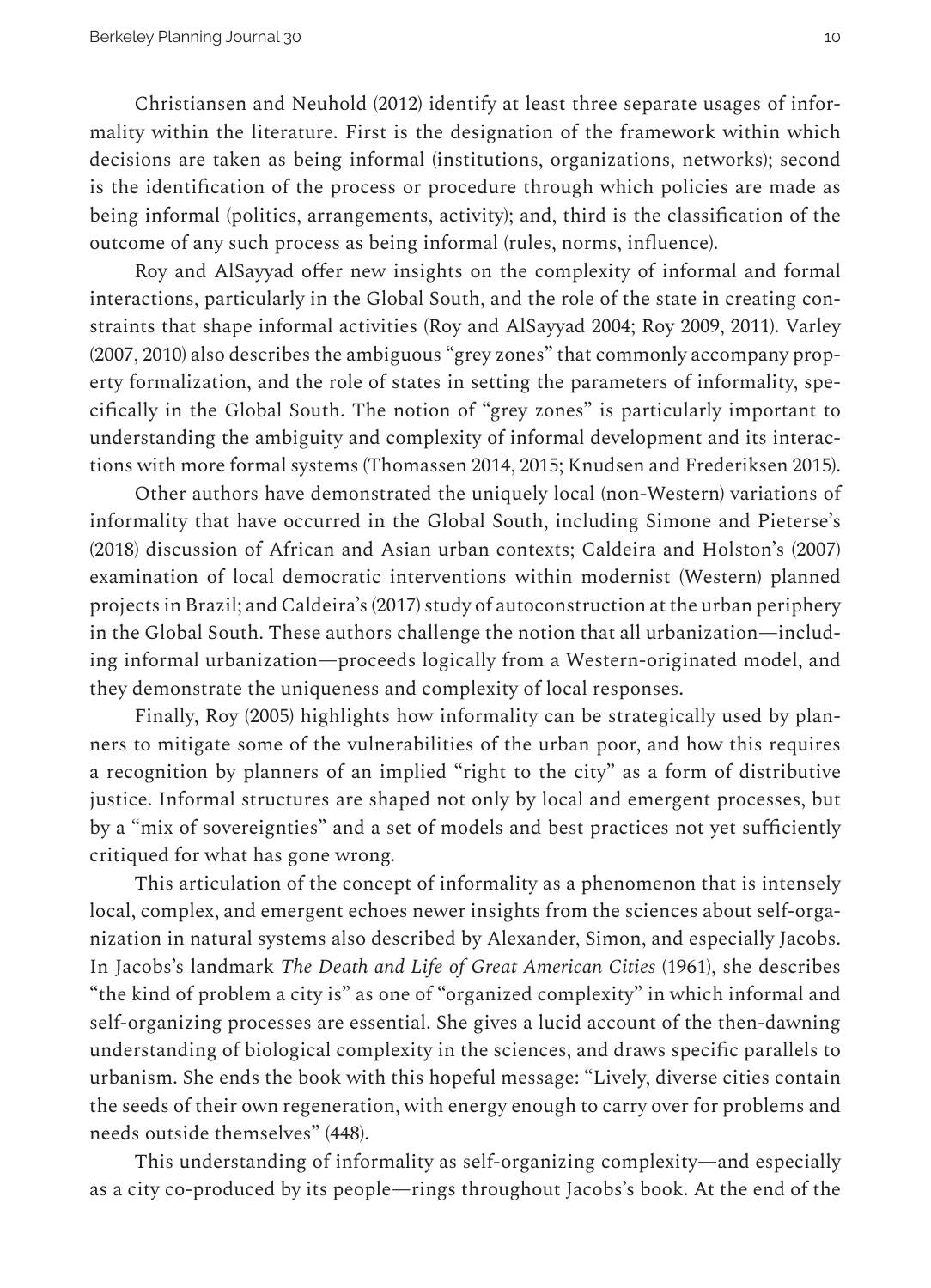second section, she declares, "Cities have the capability of providing something for everybody, only because, and only when, they are created by everybody" (238).

Jacobs contrasts this dawning understanding of self-organizing complexity with older methods of planners, which were still dominant at that time. She singles out the architect Le Corbusier as having had "an immense impact on our cities" (23). But this impact was not positive:

His city was like a wonderful mechanical toy. Furthermore, his conception, as an architectural work, had a dazzling clarity, simplicity, and harmony. It was so orderly, so visible, so easy to understand. It said everything in a flash, like a good advertisement . . . But as to how the city works, it tells . . . nothing but lies. (23)

# **Informality in the 1933 Charter of Athens: A Problem to be Eradicated**

Joan Clos, the secretary general of Habitat III, also identified Le Corbusier's influence as profound, and profoundly destructive. Writing with colleagues (including sociologists Richard Sennett and Saskia Sassen, and planner Ricky Burdett) in *The Quito Papers*, Clos described the older paradigm as a Western-dominated relic of the highly influential 1933 Charter of Athens: "Despite the increasing complexity and specificity of the global urban condition, many of the 94 recommendations of the 1933 Charter of Athens still determine the generic forms and physical organization of the 21st century city" (Sassen et al. 2017).

The 1933 Charter of Athens was first documented by Le Corbusier in a book of that name some ten years later (Le Corbusier 1943). Its ideas—or the versions of them handed down by Le Corbusier—were developed in a meeting by the highly influential Congrès Internationaux d'Architecture Moderne, or CIAM, a leading group of European architects and urbanists of that time. The outlines of the draft were developed during a legendary cruise from Marseilles to Athens, giving the document its name.

Many of the central ideas of 20th century urban planning—functional segregation, superblock patterns, segregation of streets by types of movement, and removal of buildings from the street—were laid out in the Charter of Athens (Gold 1998). While there are precedents for these ideas elsewhere, it is difficult to overstate the profound influence of this document on the history of modern planning up to the present day (Jacobs and Appleyard 1987; Sassen et al. 2017).

When it comes to informal settlements, the Charter of Athens is very clear: They are to be demolished without hesitation. The charter states,

Unsanitary blocks of houses must be demolished and replaced by green areas: the adjacent housing quarters will thus become more sanitary. (Le Corbusier 1943, ¶ 36)

The destruction of the slums around historic monuments will provide an opportunity to create verdant areas. (ibid., ¶ 69)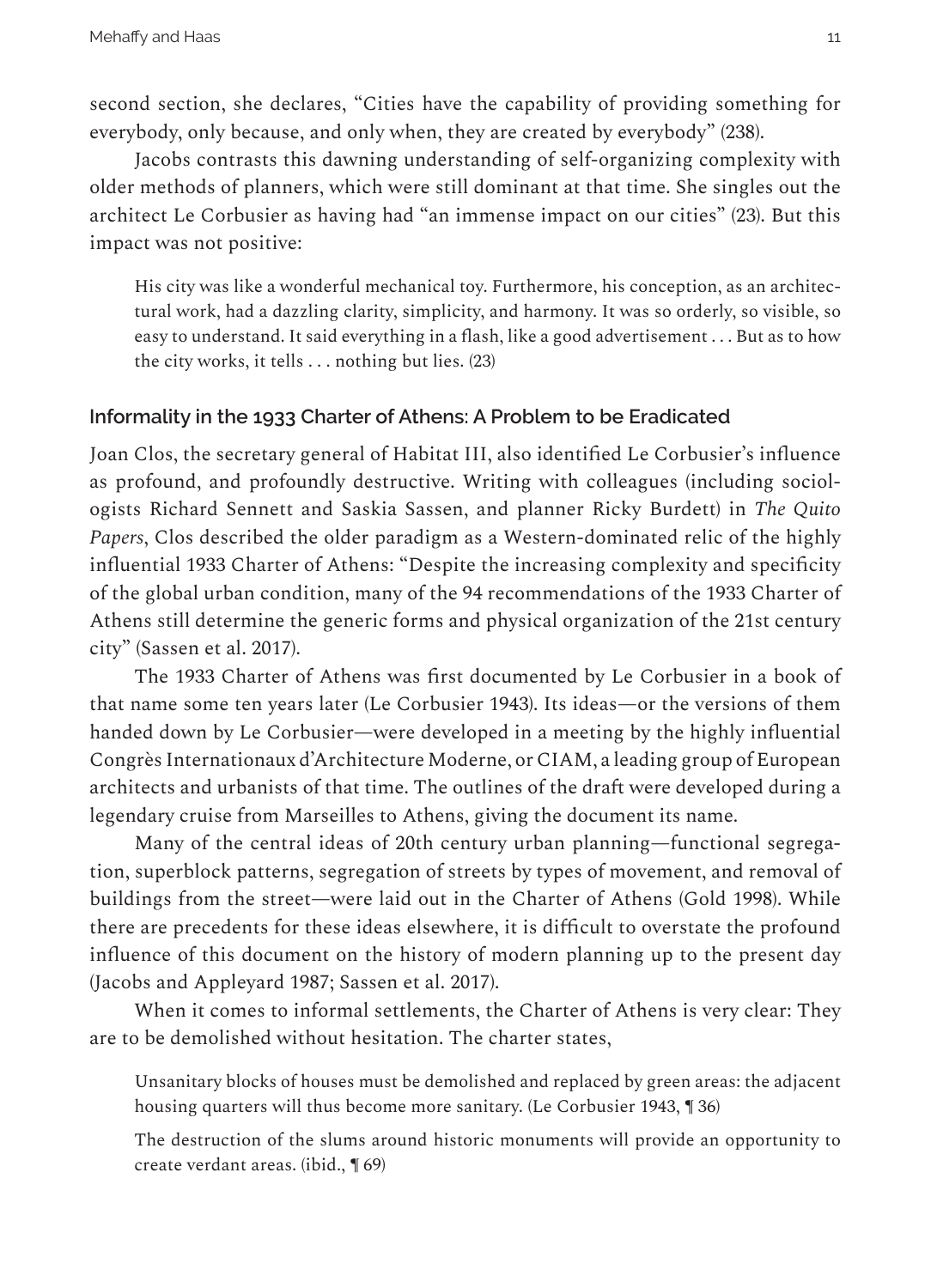Likewise, there is little tolerance of informal or ambiguous aspects of urbanization, of "chance" or "improvisation," which should be eliminated:

It is a matter of the most urgent necessity that every city draw up its program and enact the laws that will enable it to be carried out. Chance will give way to foresight, and program will replace improvisation. (ibid., ¶ 85)

In dramatic contrast to the Athens Charter, the New Urban Agenda embraces informal settlements and proposes that they be "upgraded" rather than demolished:

We will  $\ldots$  [prioritize] renewal, regeneration and retrofitting of urban areas, as appropriate, including the upgrading of slums and informal settlements…. (United Nations 2017, ¶ 97)

We will support the provision of well-designed networks of safe, accessible, green and quality streets and other public spaces that are accessible to all . . . fostering both formal and informal local markets and commerce. (ibid., ¶ 100)

In addition, informality would arise from the participatory actions of citizens "socially producing" their own spaces:

We commit ourselves to promoting national, subnational and local housing policies that support . . . enabling the participation and engagement of communities and relevant stakeholders in the planning and implementation of these policies, including supporting the social production of habitat. (ibid., ¶ 31)

We share a vision of cities for all  $\ldots$  [that] are able to inhabit and produce just, safe, healthy, accessible, affordable, resilient and sustainable cities and human settlements. (ibid., ¶ 11)

This New Urban Agenda does explicitly propose what it terms a "paradigm shift" for planning. It is a move away from the older models of urbanization:

We commit ourselves to working towards an urban paradigm shift for a New Urban Agenda that will . . . readdress the way we plan, finance, develop, govern and manage cities and human settlements. (ibid., ¶ 15)

These older models of urbanization are, as Clos and his colleagues argued, still largely determined by the Charter of Athens and its concepts, "despite the increasing complexity and specificity of the global urban condition" (Sassen et al. 2017, 2).

# **A "New Paradigm" around Informality?**

Clos and his co-authors argue instead for the need to embrace a more "open" kind of urbanization:

The patterns of urbanization today require a re-framing of the discourse and practice of planning, one that questions the very tenets of the Charter of Athens and challenges the value of anachronistic 'bottom-up vs top-down' models, so heavily rooted in western urbanism. More work is needed to complement the New Urban Agenda, helping to mark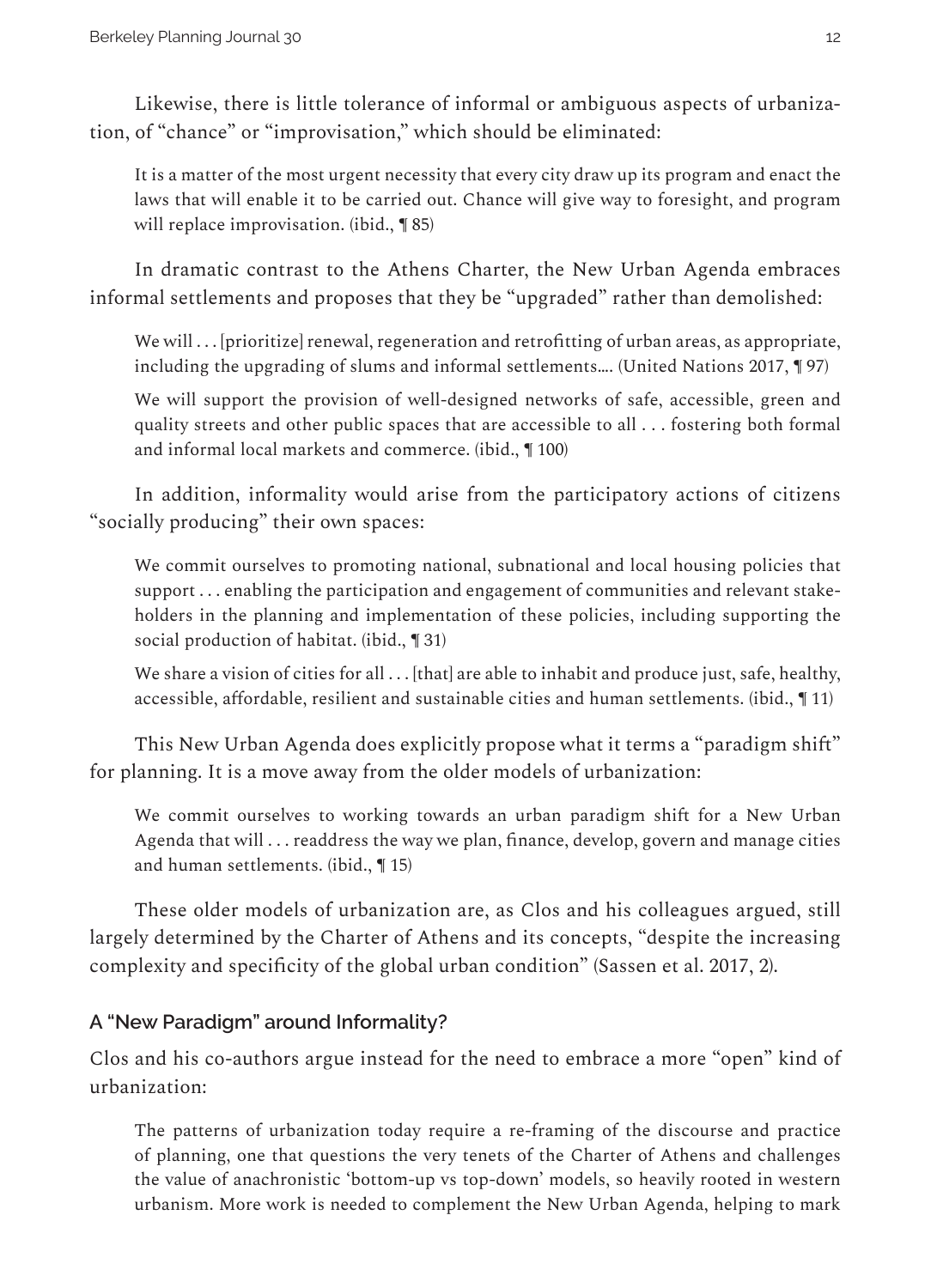a paradigm shift away from the rigidity of the technocratic, generic modernist model we have inherited from the Charter of Athens towards a more open, malleable and incremental urbanism that recognizes the role of space and place--and how they are shaped by planning and design--in making cities more equitable. (Clos et al. 2018, 3).

The words "incremental," "malleable," and "open" point to a significant role for informality as an essential aspect of urbanization, but one that is nonetheless to be engaged and "shaped" by planning and design under the New Urban Agenda. This is certainly a major shift away from the intolerance of informality seen in the earlier Charter of Athens.

This contrast of design paradigms can be seen clearly in contrasting passages from the Charter of Athens and the New Urban Agenda, where the Charter of Athens states, "Plans will determine the structure of each of the sectors allocated to the four key functions and they will also determine their respective locations within the whole" (Le Corbusier 1943, ¶ 78).

This is a "determined" approach to planning, with sectors functionally segregated and allocated according to a precise and static scheme. By contrast, the New Urban Agenda recognizes a more flexible and dynamic approach to planning, embracing change over time, evolution, incremental growth, informality, and the "emergent" acts of many planners and builders:

We will also strive to build flexibility into our plans in order to adjust to changing social and economic conditions over time. (United Nations 2017, ¶ 94)

We will encourage the development of policies, tools, mechanisms and financing models . . . that would address the evolving needs of persons and communities, in order to improve the supply of housing . . . This will include support to incremental housing and self-build schemes, with special attention to programmes for upgrading slums and informal settlements. (ibid., ¶ 107)

Thus, planning and design must not only recognize self-organization as posing a limitation on "bounded rationality," but moreover, see it as a *resource to engage*. The designer is not simply seeking to restrain the negative consequences of self-organization. On the contrary, the designer is actively using self-organization as a tool. The design lies precisely in the way that self-organization is activated and directed.

One might use the analogy of the difference between carpentry and gardening. In carpentry, the goal is to measure and cut parts that will go together in fairly direct, determined ways. In gardening, however, the goal is to support desired forms of growth, using good soil, seeds, water, fertilizer, pruning—and of course, some carpentry too, in the form of planter boxes, trellises, and the like. But these supportive frameworks are not the end goal; they are the means to the goal, which is the support of the living structure—the informal growth.

In that sense, we may say that the purpose of Sennett's infrastructure is to form a kind of "urban trellis" of the city. Good "seeds"—successful design types and pat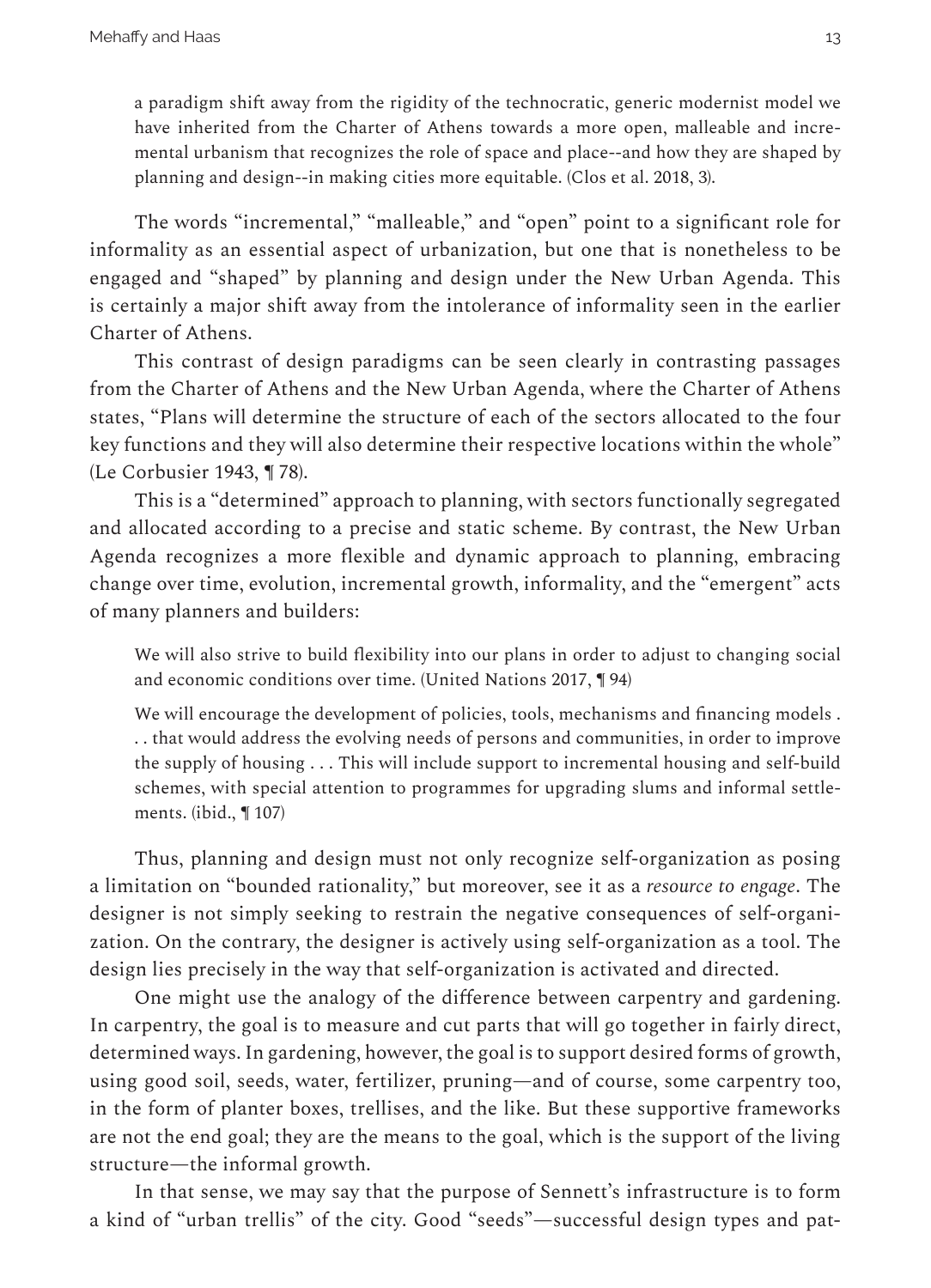terns—can produce new growth of the kind that is "preferred." Financial investments and economic incentives can further promote preferred growth, and regulatory controls can limit destructive kinds of growth.

This approach might be called "design for self-organization." The goal is not a predetermined state, but, following Simon, a "preferred" state whose specific features might not be known, or even knowable, in final detail. Indeed, the complexity of the outcome might well be so immense that it is impossible to make a predetermination, for any but the most lifeless, inadequate responses. Without engaging self-organization—without engaging informality—urban planners are limited by their own "bounded rationality" to only unsatisfactory results.

Nor is this a laissez-faire approach that suggests it is acceptable to just let things emerge, or "let the market decide." A laissez-faire approach focuses on an atomic conception of a consumer or market, and ultimately prevents the pursuit of "preferred states" by societies or their constituents. Emphasis should not be placed on self-organization for its own sake, but *design* for self-organization—to achieve the states preferred by citizens individually and collectively.

In this sense, the concept of "design for self-organization" (or design for informality) is only apparently a contradiction in terms. In fact, it expresses Simon's original definition of design as transformation: Offering a way to efficiently explore and manage "autocatalytic pathways" between the existing and the preferred.

# **Implementing Informality in the New Urban Agenda**

There remains, of course, the overwhelming question of how the New Urban Agenda's aspiration of engaging informality will be implemented, and how it can assure positive outcomes in that process. There are four principal strategies called for within the document, and further articulated by Habitat III stakeholders, as discussed in more detail below: One, engaging with data; Two, engaging with community-based planning; three, engaging with infrastructure; and four, engaging with strategic interventions.

### 1. Engaging informality with data

Many advocates for residents of informal settlements have sought to give residents greater access to data as a tool for the generation of social and political capital, and the development of their neighborhoods. For example, Anni Beukes of Shack/Slum Dwellers International described their work to create an international platform for use by members of these communities:

SDI affiliates use data collection to produce social and political capital for themselves, both linking their communities together and building relations with their local authorities and other government agencies. The data they produce has become the basis of a powerful social and political argument that has seen the leveraging of substantive improvements in the lives of millions of slum dwellers across the global South. (Beukes 2015)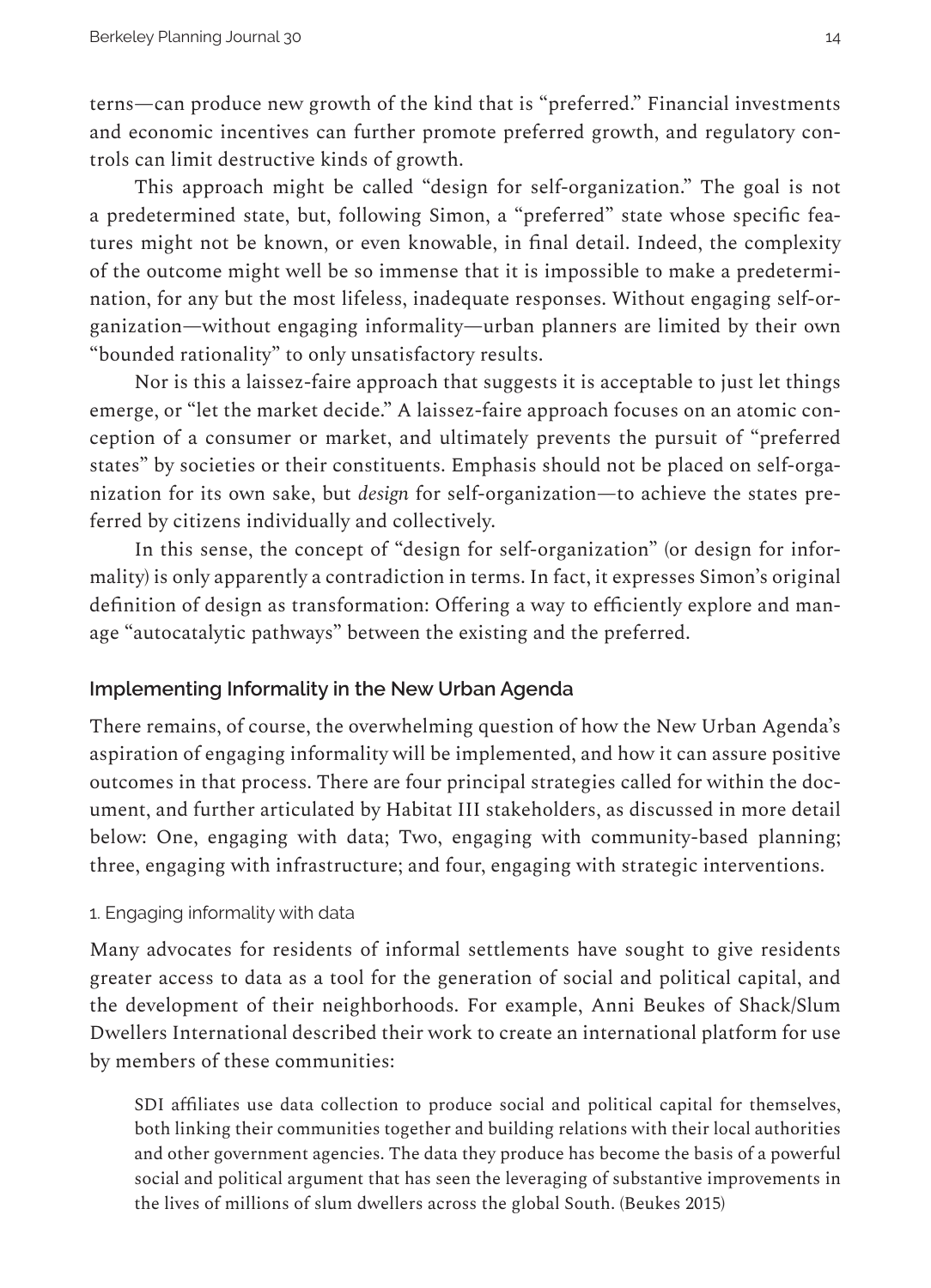The New Urban Agenda references this provision of open-source data tools as well, when it states, "We will foster the creation, promotion and enhancement of open, user-friendly and participatory data platforms using technological and social tools available to transfer and share knowledge among national, subnational and local governments and relevant stakeholders, including non-State actors and people." (United Nations 2016, ¶ 160).

More broadly, the use of data as a tool for self-organization and neighborhood-scale problem-solving is growing. A number of new businesses and nonprofits are developing "crowdsourcing" tools to help communities deal with local problems, including Code for America (Dyson 2013). In 2015, the Santa Fe Institute convened international organizations (including Slum Dwellers International) to a conference titled *Acting Locally, Understanding Globally: Scaling Up Community-Collected Data in Developing Cities*. The conference produced a concluding document that read, in part:

The process of synthesizing local knowledge also provides individuals an opportunity for self-organization, empowerment, and engagement with the decision-making process. Recognizing that a plurality of conceptions of well-being exists, we must ensure that the capacity for individuals and local governments to actively engage and improve their own wellbeing is built into this synthesis process. (Mehaffy 2015b)

Likewise, the New Urban Agenda calls for similar shareable local knowledge and tools, as when it states:

We will promote the development of national information and communications technology policies and e-government strategies, as well as citizen-centric digital governance tools, tapping into technological innovations, including capacity development programmes, in order to make information and communications technologies accessible to the public . . . broadening participation and fostering responsible governance, as well as increasing efficiency. (United Nations, 2017, ¶ 156)

2. Engaging informality with community-based planning, and the "social production" of urban and public spaces

As we saw previously, the New Urban Agenda represents a "paradigm shift" away from the specialist-led approach to urban development embodied in the Charter of Athens, toward a much more participatory process of urban co-creation. As the New Urban Agenda states, we need tools "enabling the participation and engagement of communities and relevant stakeholders in the planning and implementation of these policies, including supporting the social production of habitat" (United Nations 2016, ¶ 31).

This "social production" requires a distributed network of agents conducting formal and informal processes, following the principle of "subsidiarity." In other words, what is needed is the support of more local actions by more centralized agencies: "We will develop and implement housing policies at all levels, incorporating participatory planning and applying the principle of subsidiarity" (United Nations 2016, ¶ 105).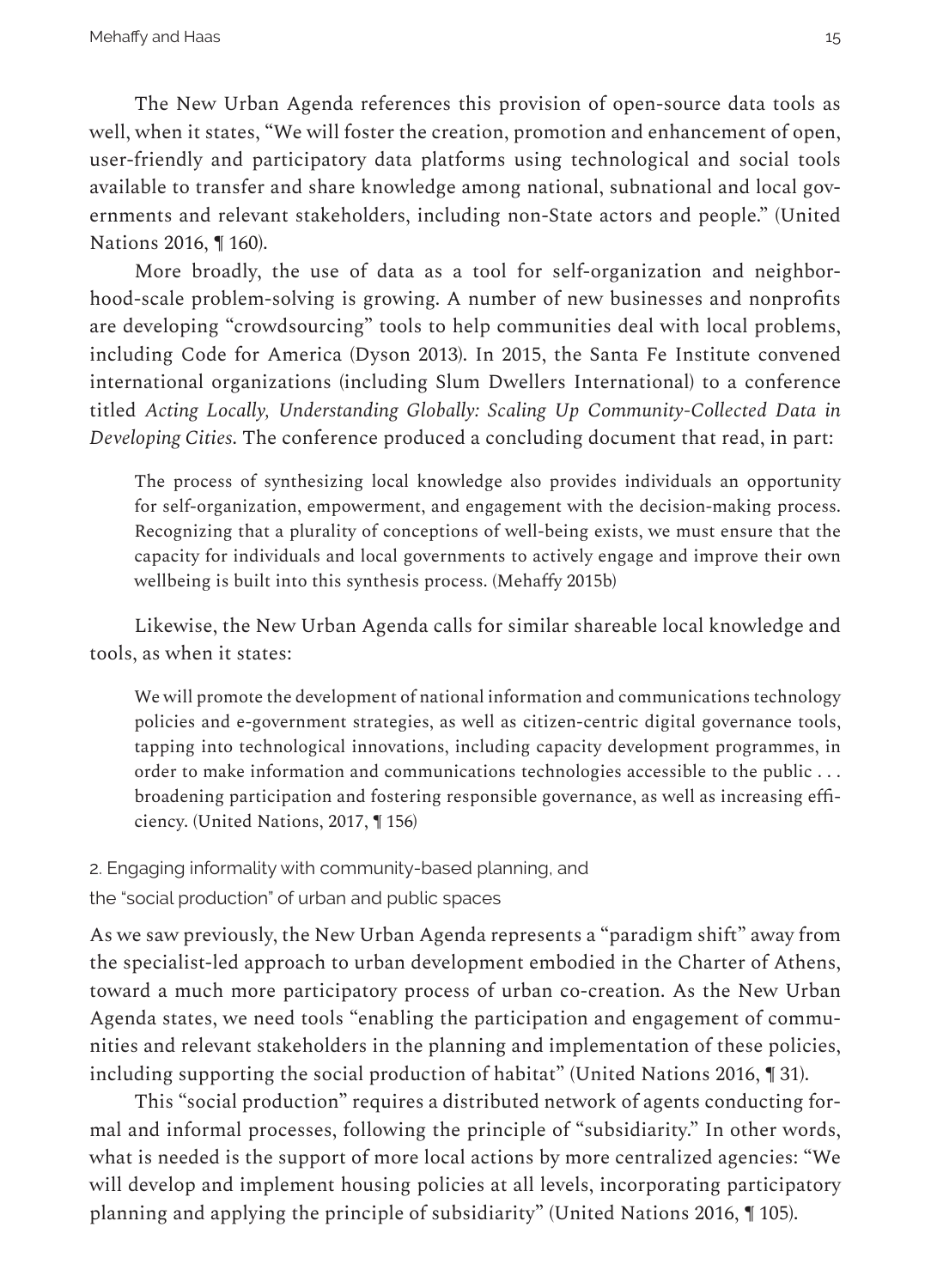In addition, the New Urban Agenda calls for the formation of "co-production networks" for its implementation:

We recognize the significant contribution of voluntary collaborative initiatives, partnerships and coalitions that plan to initiate and enhance the implementation of the New Urban Agenda, highlighting best practices and innovative solutions, including by promoting co-production networks between subnational entities, local governments and other relevant stakeholders. (ibid., ¶ 154)

A number of communities are pushing forward with tools to achieve this kind of participatory, subsidiary, and co-produced planning. A notable example is the city of Medellín, Colombia, which has seen a remarkable renaissance of its informal settlements following processes of community planning, participatory budgeting, and related implementation tools (Mehaffy 2013). It will be important to institute a platform where these tools can be shared and developed. Indeed, the New Urban Agenda calls for "the sharing of best practices, policies and programmes" as a matter of high priority (United Nations 2016, ¶ 81).

# 3. Engaging informality with infrastructure

Just as the growth of a healthy garden requires supportive frameworks (trellises, planter boxes, pipes for irrigation, etc.), so too the growth of a healthy neighborhood could be said to require a supportive "framework for informality." Clearly the needs of informal settlements for cleaner energy and safer transport are central, and indeed, the New Urban Agenda calls for them: "We also commit ourselves to giving particular attention to the energy and transport needs of all people, particularly the poor and those living in informal settlements" (United Nations 2016, ¶ 54).

In this sense, infrastructure is a catalytic tool to support the growth of helpful structures within an informal settlement. The investment of top-down resources is leveraged to produce desired bottom-up growth.

More broadly, public space is itself a critical kind of urban infrastructure, which is made clear in the seven paragraphs where it is discussed within the New Urban Agenda. While parts of the city and its public spaces are "socially produced," as we have already seen, it is also important to plan for an essential network of public spaces, as an infrastructure framework for human and economic development. This includes the streets themselves, as well as other spaces:

We commit ourselves to promoting safe, inclusive, accessible, green and quality public spaces, including streets, sidewalks and cycling lanes, squares, waterfront areas, gardens and parks, that are multifunctional areas for social interaction and inclusion, human health and well-being, economic exchange and cultural expression and dialogue among a wide diversity of people and cultures, and that are designed and managed to ensure human development. (ibid., ¶ 37)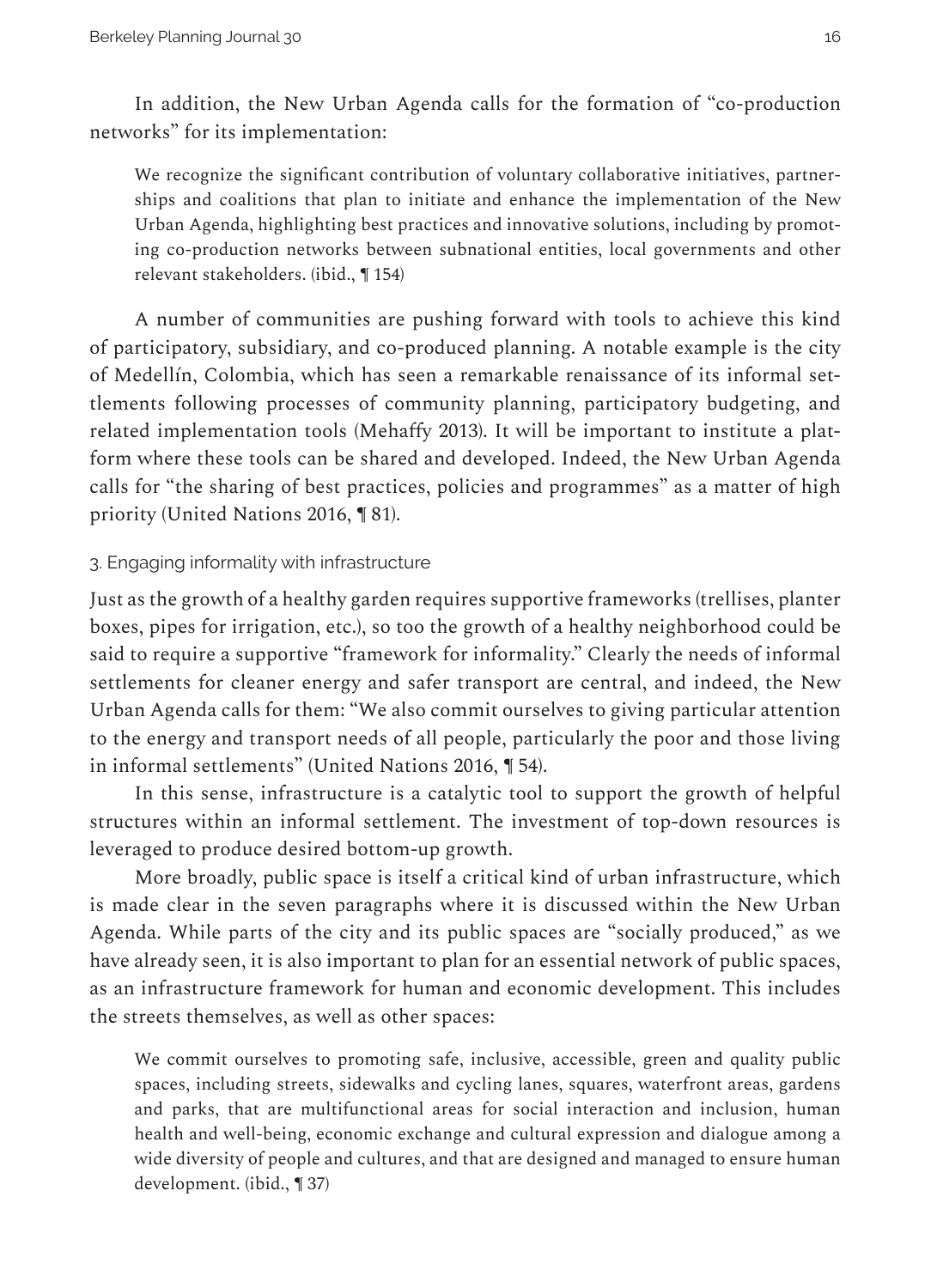This form of infrastructure, then, serves as a "driver" of social and economic development, which is generated informally, as in this passage:

We commit ourselves to promoting safe, inclusive, accessible, green and quality public spaces as drivers of social and economic development, in order to sustainably leverage their potential to generate increased social and economic value. (ibid., ¶ 53)

A number of research centers are working with UN-Habitat to develop and share research knowledge, including the Centre for the Future of Places at KTH Royal Institute of Technology in Stockholm (foprn.org 2018).

# 4. Engaging informality with strategic interventions

The last two decades have seen a number of significant experiments in "guiding informality." We previously mentioned the city of Medellín, Colombia, which has built several prominent new civic facilities in the midst of informal settlements as a way of catalyzing healthy growth around them. The city also built an escalator system in its Comuna 13 neighborhood, with positive results for the livability of the neighborhood (Mehaffy 2013). This kind of strategic intervention has been called "urban acupuncture," a term coined by Barcelona architect Manuel de Sola Morales, and developed further by a number of activists including Jaime Lerner, former mayor of Curitiba, Brazil (Lerner 2014).

A similar idea was described by Jacobs (1961), as she referred to public buildings and other projects as "chess pieces" that could be moved in concert to catalyze desirable growth in different parts of the city. This was one key reason that she discouraged the idea of concentrated "civic districts."

More recently, New Urbanists and others have begun practicing "tactical urbanism," a coordinated series of small-scale interventions that gradually transform a neighborhood. As proponent Mike Lydon says, tactical urbanism is just a formalized tool that captures what already happens: "Really, tactical urbanism is how most cities are built. Especially in developing nations. It's step-by-step, piece-by-piece" (Berg 2012). Lydon and his colleagues have gathered up many tactical urbanism tools into a compendium (i.e., Street Plans Collaborative 2012).

A similar effort is the so-called "placemaking movement," which promotes the sharing of tools and resources for informal actions by neighborhood activists, local agencies, and professionals. For example, an early guide in the USA is called "Placemaking: Tools for Community Action" (Concern Inc. et al. 2002). More recently, Project for Public Spaces (PPS) has been active in developing an international network to promote and share placemaking tools (Project for Public Spaces 2018). PPS has also been a partner of UN-Habitat in developing some of the concepts of the New Urban Agenda, and is now playing an active role in developing implementation tools.

As we discussed earlier, Richard Sennett's own model of the "open city" includes similar tactical thinking. He proposes three "systematic elements" to be used for engag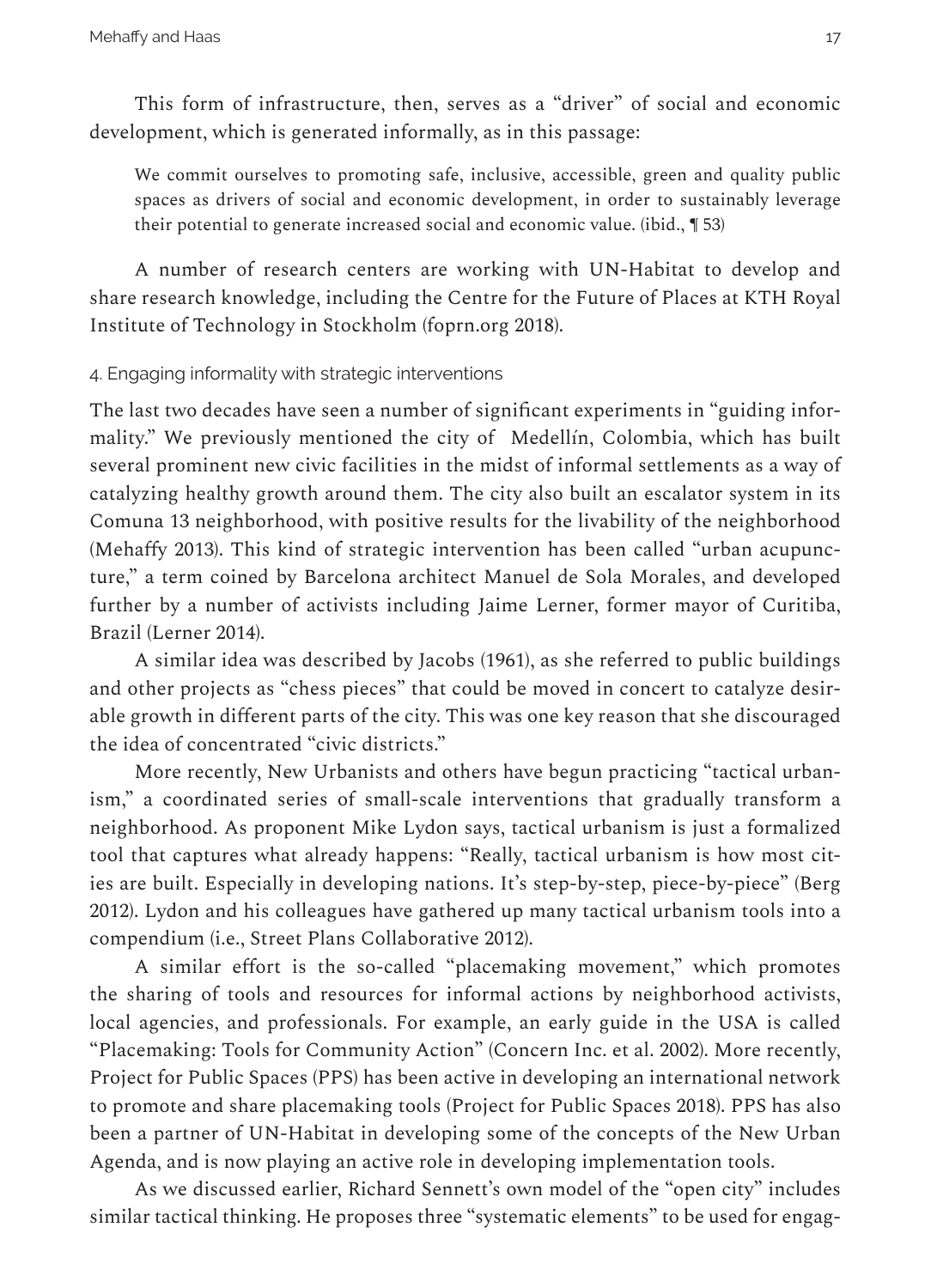ing informality within the open city: 1. Passage territories, or transitional zones that function like membranes; 2. incomplete form, or structures that are deliberately created incompletely to be altered over time; and, 3. development narratives, taking a more flexible approach rather than the "determined" outcomes suggested in most contemporary "master plans" (Sennett 2018b).

# **Conclusion**

The evidence does show, then, that the New Urban Agenda reflects a major shift toward engaging informality—what may be called a "new paradigm." However, a cynical person might ask about the utility of such a shift toward engaging informality—indeed, what use is the New Urban Agenda—if the document is merely a voluntary agreement, and moreover, if current barriers to implementation cannot be overcome.

It is true that, at present, there is an interlocking global system for financing, planning, building, marketing, and managing human habitat—what we might think of as the global operating system for growth. This system has its roots in the production systems that were active at the time of the Athens Charter, and in many ways, it clearly embodies the same mechanical, top-down thinking. Specifically, this system, along with its many national and local sub-systems, consists of all the financial instruments, incentives and disincentives, models, standards, laws, rules, codes, and other components that determine what is profitable and not profitable, what is technically feasible and not, what is legal and not; in short, what can be built and not, and in what way. This system also determines the profound impacts of what is built, for better or worse, for different populations at different times. It is clearly performing well for certain populations at certain times, but performing inadequately for other populations, including the poor today and many others in future generations who will feel its many negative impacts. Indeed, this is the essence of the challenge for "sustainable development," and for the United Nations recently-adopted Sustainable Development Goals (United Nations, 2018).

The immediate problem for those seeking to engage informality as part of the New Urban Agenda is that this system tends to obstruct and supersede such efforts. Informal settlements that might be upgraded are instead demolished to make way for expensive new developments following a neoliberal model. Communities that might be able to generate more internal capacity, economic opportunity, and initiative are instead displaced and disempowered. Procedures for developing small businesses and informal economic activities are hopelessly mired in onerous bureaucratic procedure and cost, or face other insurmountable obstacles.

One might well ask too if all the talk of informality and "self-organization" is not being used as a cover for an even more extreme neoliberal approach to development. After all, if communities can self-organize in more "open" and "malleable" ways, and the role of government is to be reduced in "top-down" planning, then surely the role of government in planning can be reduced or even eliminated altogether. But that is not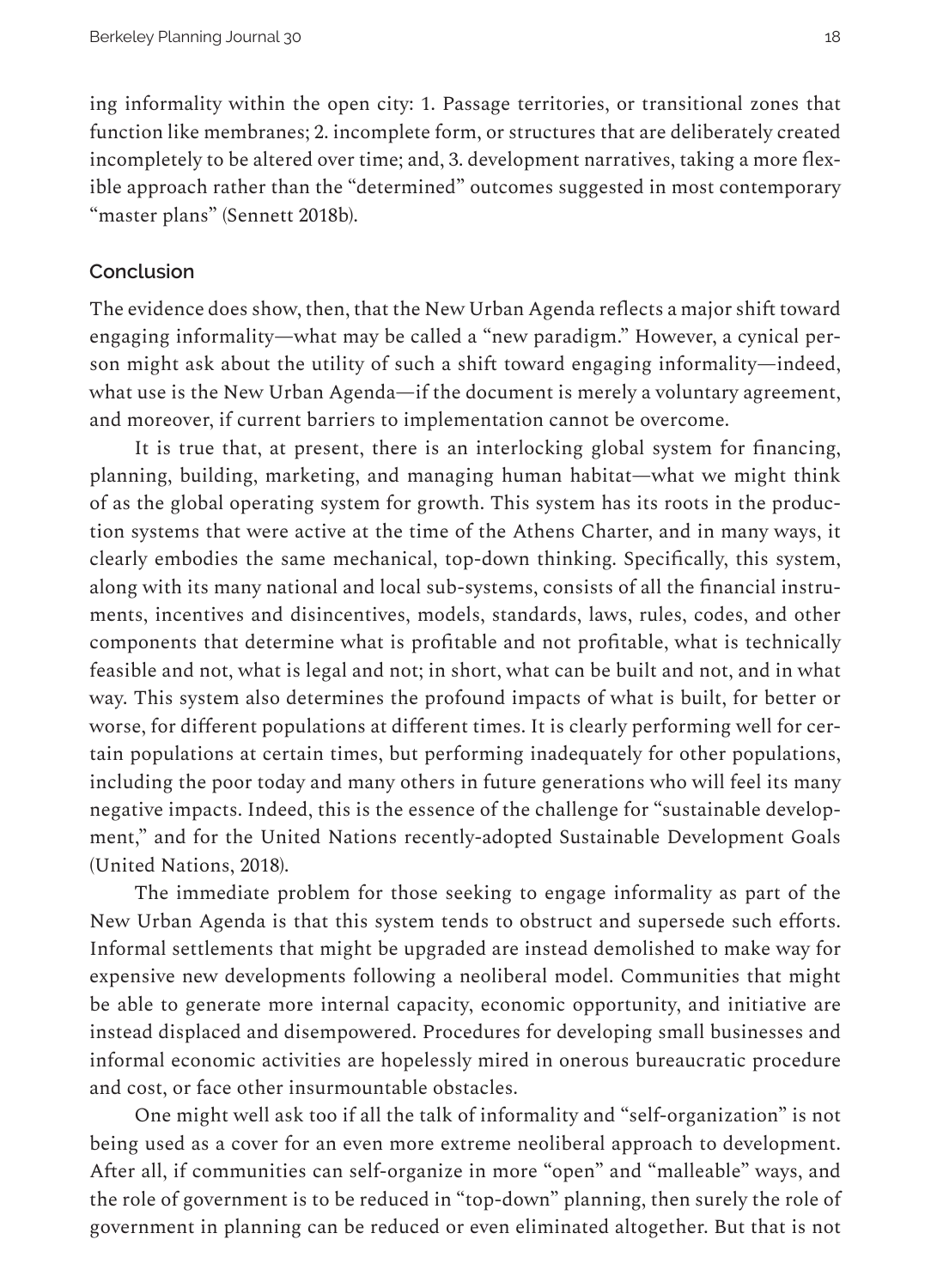at all what the New Urban Agenda calls for. As this analysis has shown, the document aims to provide (in concert with other actors) what we might think of as the ultimate infrastructure: a shareable, global platform for change to support an "operating system for growth," which involves partnerships between governments, professionals, civil society, and private businesses. Indeed, the New Urban Agenda suggests just this kind of response in its concluding sections on implementation:

We recognize that the implementation of the New Urban Agenda requires an enabling environment and a wide range of means of implementation, including access to science, technology and innovation and enhanced knowledge-sharing on mutually agreed terms, as well as capacity development and mobilization of financial resources. (United Nations 2016, ¶ 126)

These financial resources must be generated in part through the capacities of urbanization itself, particularly its ability to monetize the long-term benefits of its growth, and similar externalities:

We will mobilize endogenous resources and revenues generated through the capture of benefits of urbanization, as well as the catalysing effects and maximized impact of public and private investments, in order to improve the financial conditions for urban development and open access to additional sources. (ibid., ¶ 132)

This is, of course, an ambitious goal, to say the least. There are valid reasons to question the efficacy, the rigor, and even the mixed political motivations behind such an aspirational document.

At the same time, it seems only fair, and important given the stakes, to acknowledge the historic accomplishment of the New Urban Agenda. All 193 member states of the United Nations have now adopted, by consensus, a framework agreement for the character of urbanization moving into the 21st century and beyond, with notably explicit new references to informality as it occurs in diverse contexts, including the Global South. The need for place-specific analyses and solutions has been affirmed. Moreover, as we have seen, the thinking behind the document rejects a simplistic binary distinction between top-down and bottom-up, between the formal and the informal, and it offers a more subtle, and ultimately more powerful, strategic approach to engaging formal as well as informal processes.

Certainly, this framework agreement is only the first task of a much longer process. Even still, it establishes a new international platform for developing and sharing tools for local and self-determined urbanization. It clearly does so based upon a new and more encompassing set of models and concepts, reflecting a deeper understanding of the vital role of informality and its necessary engagement within a healthier urbanism.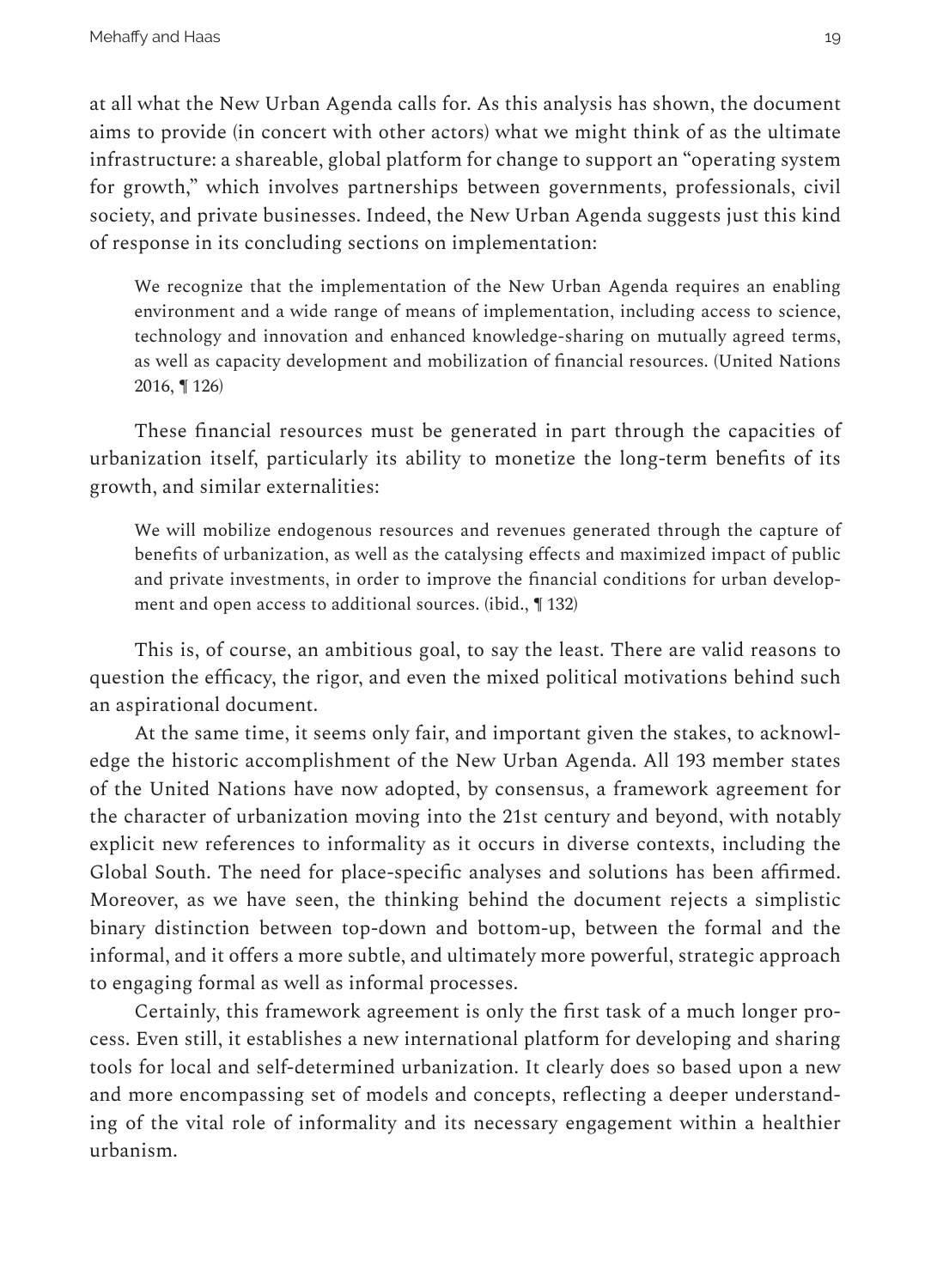# **References**

- Alexander, Christopher. 2015. "A City is Not a Tree." In *A City is Not a Tree: 50th Anniversary Edition*, edited by Michael W. Mehaffy. Portland: Sustasis Press.
- Berg, Nate. 2012. "The Official Guide to Tactical Urbanism." *CityLab*. https://www.citylab.com/ design/2012/03/guide-tactical-urbanism/1387/
- Beukes, Anni. 2015. "Making the invisible visible: Generating data on 'slums' at local, city and global scales." International Institute of Environment and Development; Shack/Slum Dwellers International. https://knowyourcity.info/wp-content/uploads/2016/02/10757IIED-1.pdf
- Caldeira, Teresa, and James Holston. 2007. "State and urban space in Brazil: From modernist planning to democratic interventions." In *Global assemblages: Technology, politics, and ethics as anthropological problems*, edited by Aihwa Ong and Stephen J. Collier, 393–416. New York: John Wiley & Sons.
- Christiansen, Thomas, and Christine Neuhold, eds. 2012. *International Handbook on Informal Governance*. Cheltenham: Edward Elgar.
- Clos, Joan. 2017. "Housing Policies: Affordable homes message by Dr. Joan Clos, UN-Habitat Executive Director." https://reliefweb.int/report/iraq/housing-policies-affordable-homes -message-dr-joan-clos-un-habitat-executive-director
- Concern Inc., Environmental Simulation Center, Denver Regional Office of the US Department of Energy, US Department of Housing and Urban Development. 2002. "Placemaking: Tools for Community Action." https://www.sustainable.org/images/stories/pdf/Placemaking\_v1.pdf
- Congress for the New Urbanism. 2018. *Charter of the New Urbanism*. https://www.cnu.org/who-we -are/charter-new-urbanism
- Dupont, Véronique, David Jordhus-Lier, Catherine Sutherland, and Einar Braathen, eds. 2015. *The Politics of Slums in the Global South: Urban Informality in Brazil, India, South Africa and Peru*. London: Routledge.
- Dyson, Lauren, and Brett Goldsten, eds. 2013. *Beyond transparency: Open data and the future of civic innovation*. San Francisco: Code for America
- foprn.org. 2018. "Welcome to the Future of Places Research Network". https://foprn.org
- Future of Places. 2016. "Future of Places: The global forum about public space." Accessed July 29, 2018. http://futureofplaces.com.
- Gold, John R. 1998. Creating the Charter of Athens: CIAM and the functional city, 1933–43. *Town Planning Review* 69 (3): 225–247.
- Habitat3.org. 2016. "Road map towards the New Urban Agenda." Accessed July 29, 2018. http:// habitat3.org/wp-content/uploads/Habitat-III-Roadmap-1.pdf
- Hansen, Karen T. and Mariken Vaa, eds. 2004. *Reconsidering Informality: Perspectives from Urban Africa*. Uppsala: Nordic Africa Institute.
- Jacobs, Allan, and Donald Appleyard. 1987. Toward an urban design manifesto. *Journal of the American Planning Association* 53 (1): 112–120.
- Jacobs, Jane. 1961. *The Death and Life of Great American Cities*. New York: Random House.
- Knudsen, Ida Harboe, and Martin Demant Frederiksen, eds. 2015. *Ethnographies of Grey Zones in Eastern Europe: Relations, Borders and Invisibilities*. London: Anthem Press.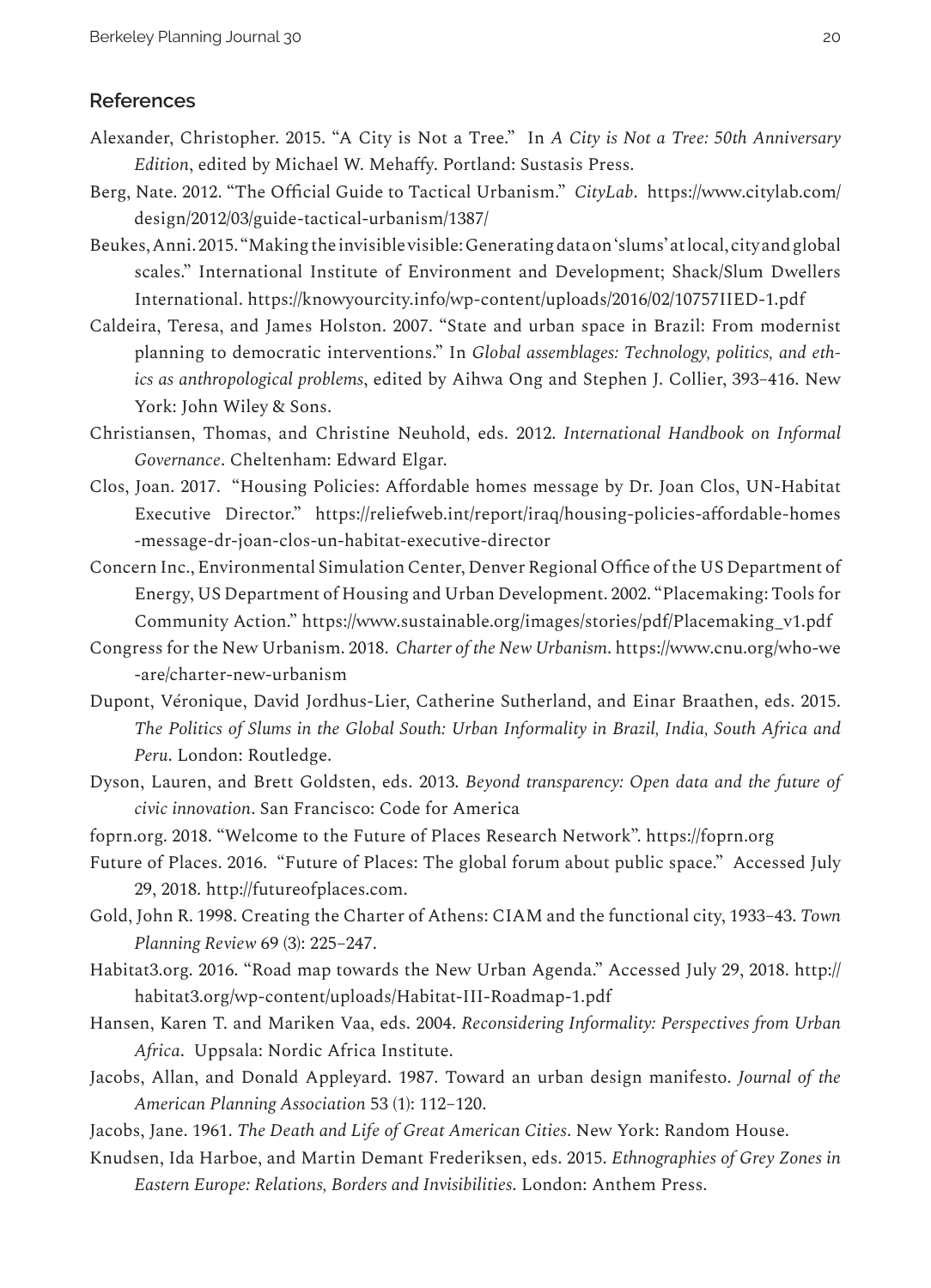- Latour, Bruno. 2005. *Reassembling the social: An introduction to actor-network-theory*. London: Oxford University Press.
- Le Corbusier. 1943. *La Charte d'Athènes*. Paris: Éditions Minuit.
- Lefebvre, Henri. (1992). *The Production of Space*. Translated by Donald Nicholson-Smith. Oxford: Wiley-Blackwell.
- Lerner, Jaime. 2014. *Urban Acupuncture*. Washington: Island Press.
- McFarlane, Colin, and Michael Waibel, eds. 2012. *Urban Informalities: Reflections on the formal and informal*. London: Ashgate Publishing, Ltd.
- Mehaffy, Michael. 2013. "Medellín's remarkable renaissance." *Urban Land*. https://urbanland.uli. org/economy-markets-trends/which-cities-are-worlds-most-innovative-winner/Press
- ———. 2015. "Urban Big Data: Where is the Signal in the Noise?" *Planetizen*. https://www.planetizen.com/node/77778/urban-big-data-where-signal-noise
- Mizstal, Barbara. 1999. *Informality: Social Theory and Contemporary Practice*. International Library of Sociology (Series). London: Routledge.
- Roy, Ananya. 2005. Urban informality: Toward an epistemology of planning. *Journal of the American Planning Association* 71 (2): 147–158.
- ———. 2009. Why India cannot plan its cities: informality, insurgence and the idiom of urbanization. *Planning Theory* 8 (1): 76–87.
- ———. 2011. Slumdog Cities: Rethinking Subaltern Urbanism. *International Journal of Urban and Regional Research* 35 (2): 223–238.
- ———, and Nezar AlSayyad, eds. 2004 *Urban Informality: Transnational Perspectives from the Middle East, Latin America, and South Asia*. Lanham: Lexington Books.
- Sassen, Saskia. 2014. *Expulsions: Brutality and complexity in the global economy*. Cambridge: Harvard University Press.
- ———, Richard Sennett, Ricky Burdett, and Joan Clos. (2017). *Toward an Open City: The Quito Papers and the New Urban Agenda*. New York: New York University. https://infoscience.epfl. ch/record/226637/files/Quito-Papers-Preview-Version2.3.pdf
- Sennett, Richard. 2018a. "The Open City." Working paper. http://www.richardsennett.com/site/ SENN/UploadedResources/The%20Open%20City.pdf
- ———. 2018b. "The Open City." In *In The Post-Urban World: Emergent Transformation of Cities and Regions in the Innovative Global Economy*, edited by Tigran Haas and Hans Westlund, 97–106. Cambridge: Routledge.
- Simon, Herbert A. 1988. The science of design: Creating the artificial. *Design Issues* 4 (1/2): 67–82.
- Simone, AbdouMaliq., and Edgar Pieterse. 2018. *New urban worlds: Inhabiting dissonant times*. New York: John Wiley & Sons.
- Street Plans Collaborative. 2012. "Tactical Urbanism 2: Short Term Action, Long Term Change." http://issuu.com/streetplanscollaborative/docs/tactical\_urbanism\_vol\_2\_final?mode= window&backgroundColor=%23222222
- Thomassen, Bjørn. 2014. *Liminality and the Modern: Living Through the In-Between*. Farnham: Ashgate.
- ———. 2015. Begging Rome: Norms at the Margins, Norms of the In-Between. *Critique of Anthropology* 35 (1): 94–113.